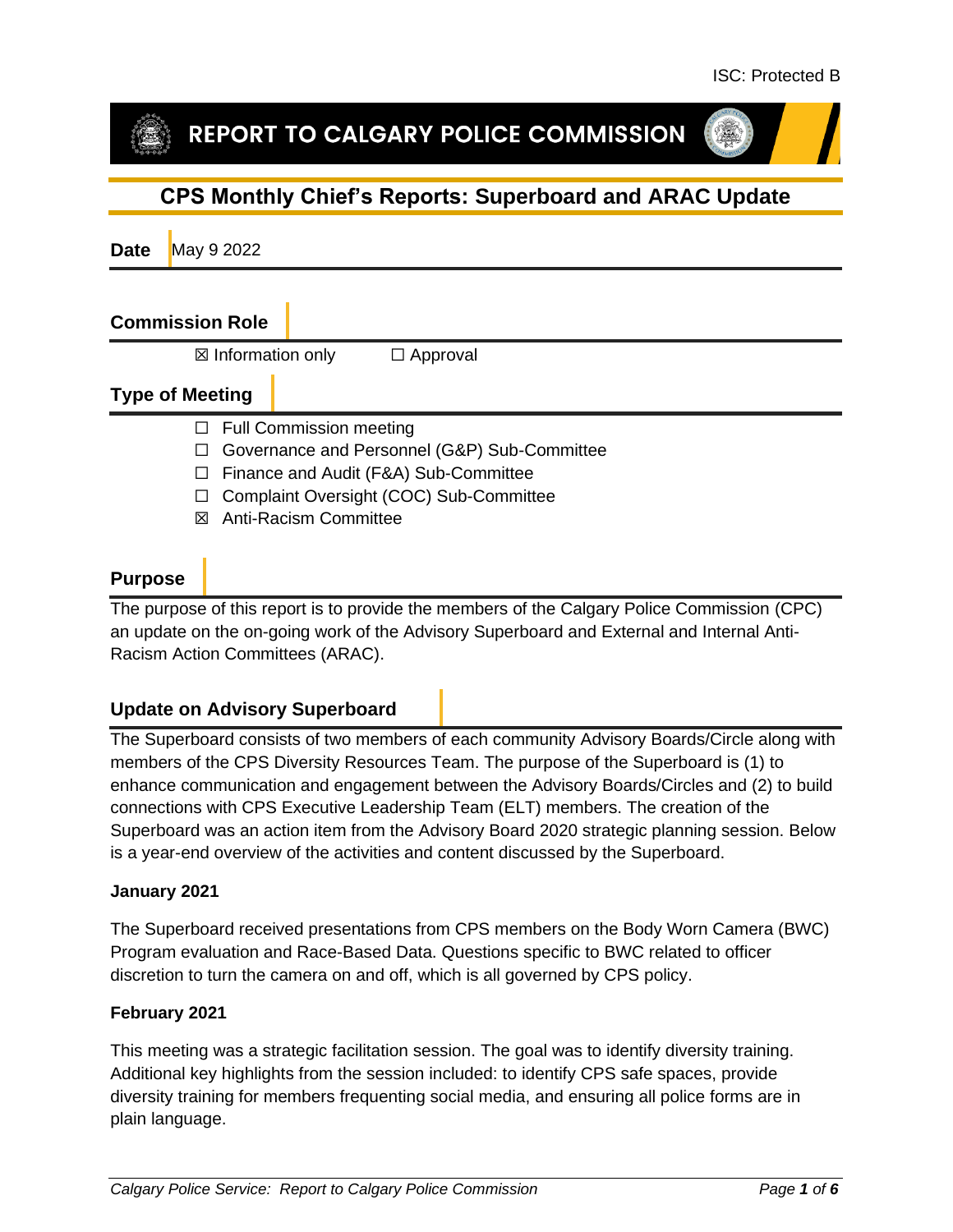#### **May 2021**

The Superboard had a presentation from Regimental Sergeant Major (RSM) Travis Juska on the Thin Blue Line insignia. The Advisory Boards asked that CPS share the presentation so they could help educate their communities on the meaning around it.

#### **September 2021**

The Superboard received a presentation on the School Resource Officer (SRO) program evaluation and the results reported by the consultants. Feedback was provided directly to the project leads for incorporation into next steps and included: consider reparative programming to help overcome generational trauma caused by seeing uniforms and weapons in schools; consider getting the word out about how much SRO officers do to help change the narrative and build trust; and consider the content included in equity, diversity, and inclusion training for SROs.

#### **December 2021**

The Superboard had a strategic planning session in December to identify strategic priorities for the coming year. The following 2022-2023 priorities were identified: diversity education, partnership, and communication on how the Boards/Circle advise the CPS on program and service delivery changes.

#### **February 2022**

The robbery series involving youth from East African Communities was discussed in detail. Several factors acknowledged pushing youth toward involvement in crime. Open discussion on how CPS and community can work toward intervening on recruitment of youth into crime. Root cause issues related to this discussion tied to complex social and economic issues that cannot be solved in isolation.

#### **May 2022**

The next Superboard meeting is set for May 9 and will continue with quarterly meetings for the rest of the year.

# **Message from CPS External Anti-Racism Action Committee, Co-Chair, Shuana Porter**

#### **May 2022**

As co-chair for the External Anti-Racism Action Committee (ARAC) it is challenging to identify what information must be presented in response to rumours that lack specifics. I'd ask to turn your attention from rumour to support. It is our responsibility to recognize our brave community members who have voluntarily stepped forward to serve and protect their communities as members of this committee, putting their own mental health at risk. All our members, save one, have committed to return for a second term and we are working to develop a new Terms of Reference to guide this work.

At the same time, I would like to acknowledge the pressure placed on this committee by all stakeholders to change a thousand-year-old colonial system in 365 days with our capacity of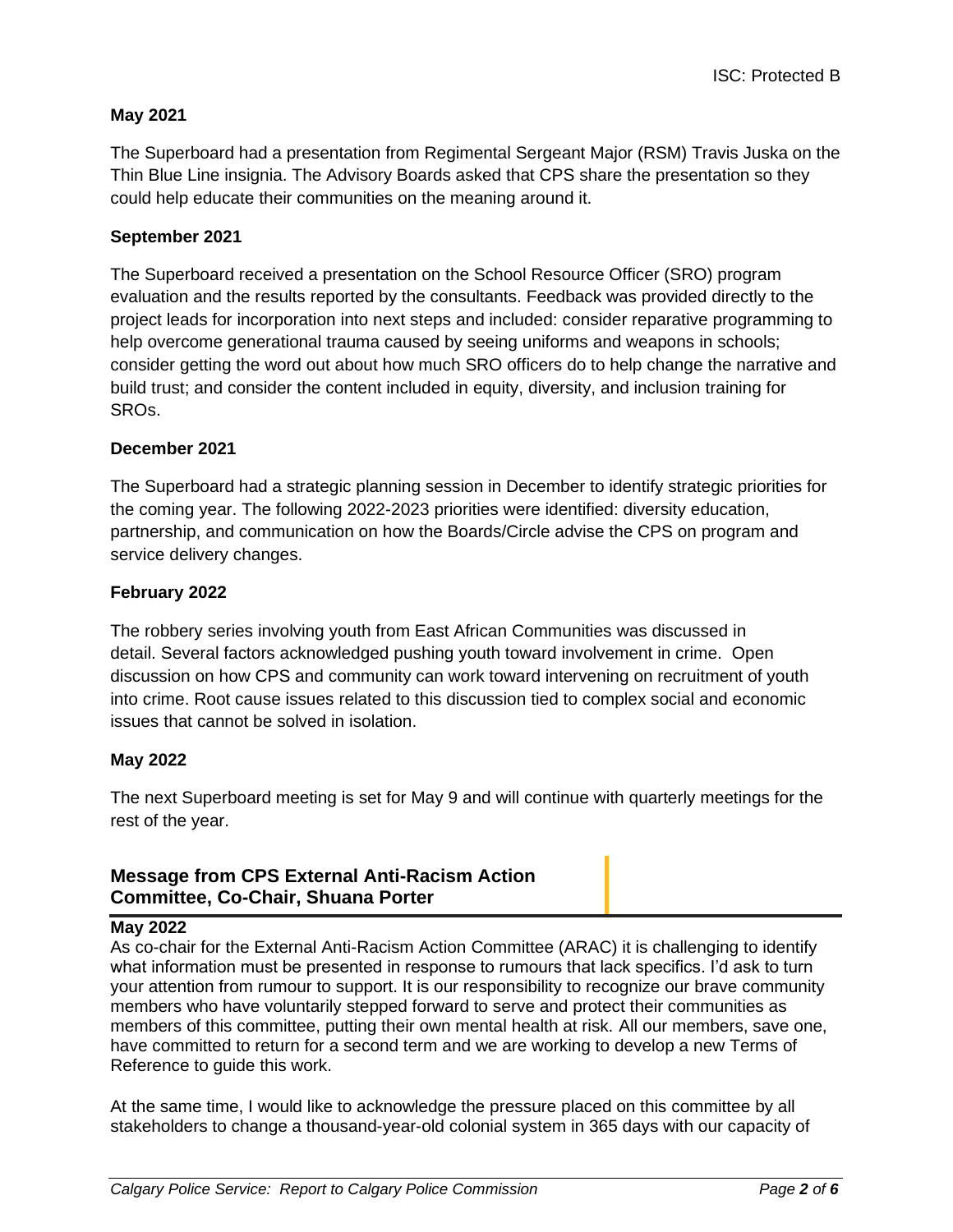meeting at three hours a month. Our committee does a phenomenal job of showing up for their community, bringing feedback and concerns in real-time with an unwavering willingness to show up as a bridging representation of the CPS and their communities. I wholeheartedly believe in the years to come with the commitment, support, and accountability of all levels of leadership including the commission the ARAC committee will be instrumental to shapeshift community policing and engagement.

# **Update on the External Anti-Racism Action Committee**

#### **February 2022**

External ARAC member Adanech Sahilie shared a presentation on *Navigating the healing journey discussion panel between CPS and African youth.* Adanech is the Executive Director of the NGO Immigrant Outreach Society (IOS) which hosted the event on February 5, 2022. IOS provides evidence based, language specific and culturally appropriate mental health interventions for East African ethnic minorities. The event provided youth with an opportunity to engage with CPS members in open dialogue around their safety concerns. The External ARAC also discussed the *Addressing Systemic Racism at CPS Year One 2020-2021 Report <https://www.calgary.ca/cps/commitment-to-anti-racism/news-releases-and-resources.html>*.

Members then discussed an initial draft of the *CPS Anti-Racism Strategic Roadmap*. They then had breakout sessions to provide open and honest feedback focusing on the measures. The feedback and discussions were very supportive. A key piece of feedback was that the version was very internally focused. This feedback was acknowledged and incorporated into future versions.

On February 24, the External ARAC attended an ad hoc meeting with Chief Mark Neufeld to discuss the officer involved death of Latjor Tuel. This meeting was an opportunity to provide clarity around the incident as well as to dispel rumors that were circulating in traditional and social media.

On February 28, Chief Neufeld, Deputy Chief McLellan, Deputy Chief Tawfik and other members of CPS met with Latjor Tuel's family and subsequently with a delegation of leaders from the South Sudanese community. CPS acknowledged both formally and informally how deeply impactful this tragedy was on both Mr. Tuel's family, the South Sudanese Community and the CPS members involved. The conversation was emotional, meaningful, and reflective on the existing challenges faced by the community in relation to the justice system, mental health supports, supports for youth, and long-standing trust issues between the community and various institutions. Our commitment remains to rebuild trust and confidence and strengthen the relationship between the South Sudanese Community and the Calgary Police Service.

#### **March 2022**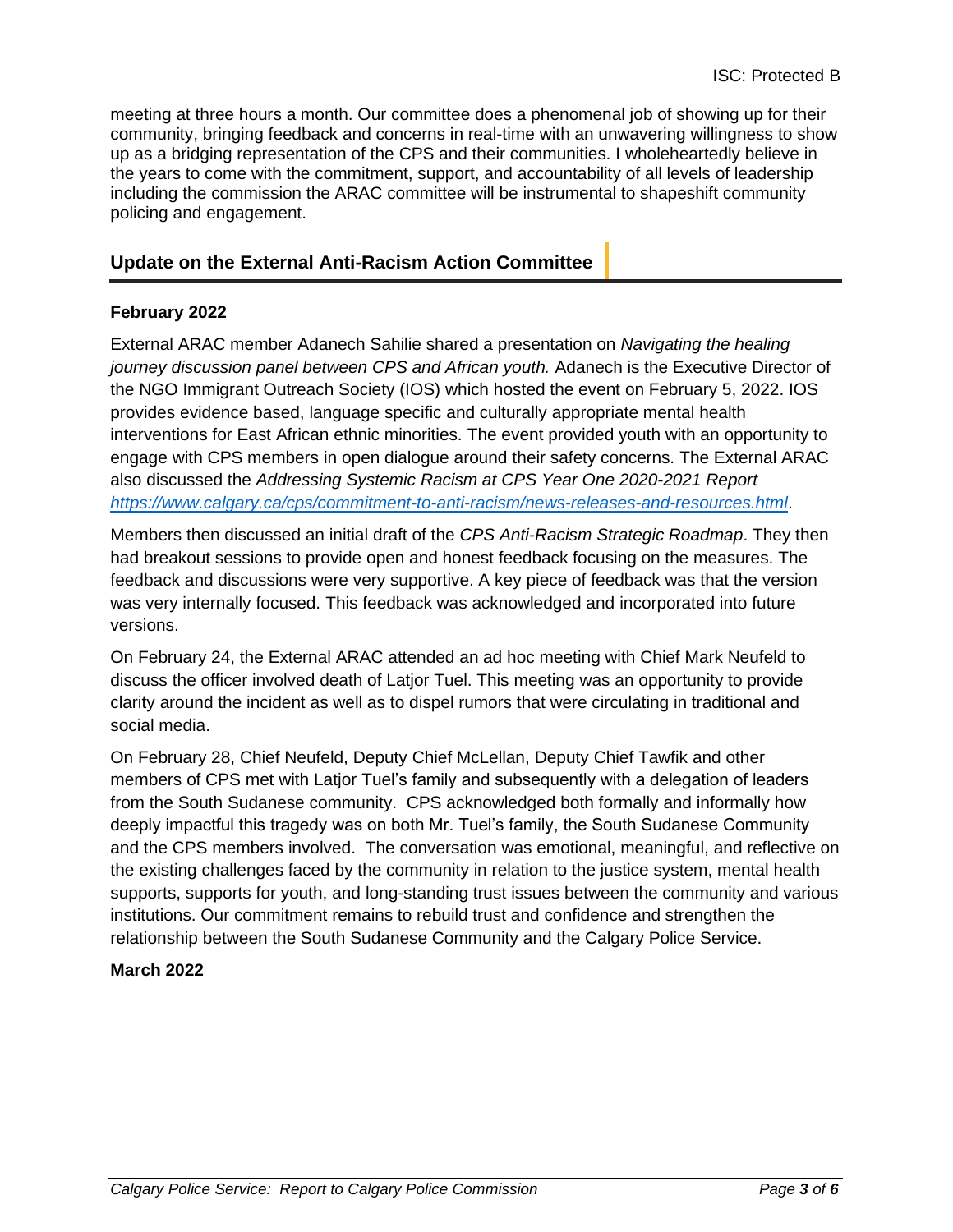Follow up and continued discussions on the officer involved shooting took place in March. Superintendent Asif Rashid presented on call diversion/alternative call response and the work around the mental health strategy.

The External ARAC were provided an overview of the 296 anti-racism recommendations tracked and reviewed by CPS.



#### **April 2022**

Members of Community Support Section including Deputy Chief McLellan and Inspector Martin, supported by the Organized Crime and Offender Management Section met with the Best Help Family Foundation, a support group for women representing the South Sudanese community. The objective of the meeting was to discuss ways to better engage with and provide supports to South Sudanese women and their children. Specific discussions included the justice system, court diversion, alternative measures for first time young offenders, the role of police and probation with families, and release conditions to prevent recurrence in crime. The meeting, while difficult for all stakeholders, was productive and everyone agreed to continue meeting to progress this relationship.

#### **May 2022**

The External ARAC will meet on May 13, 2022, at CPS Headquarters for dinner. Nine out of the ten committee members have committed to staying on for another term.

#### **Key next steps:**

- 1. The Terms of Reference (TOR) for the External ARAC will be re-drafted.
- 2. To better align the anti-racism work moving forward, a handful of CPS sworn and civilian members will join the External ARAC for the remainder of the 2022 year.
- 3. Habitus and Action Dignity are scheduled to meet with members upon revision of the TOR to discuss community engagement for the remainder of the 2022 year.
- 4. Habitus and Action Dignity will work to help the CPS align the work of the Advisory Boards/Circles and ARACs.
- 5. The CPS and City of Calgary are working to ensure regular meetings are held between the co-chairs of the City of Calgary ARAC and the CPS ARAC.

**Two Anti-Racism Consultants –** Shuana Porter and Dr. Khwezi Mbolekwa - are now embedded within the CPS Anti-Racism Team. Their focus will be on training, education, facilitation, and language.

#### **Update on the Internal Anti-Racism Action Committee**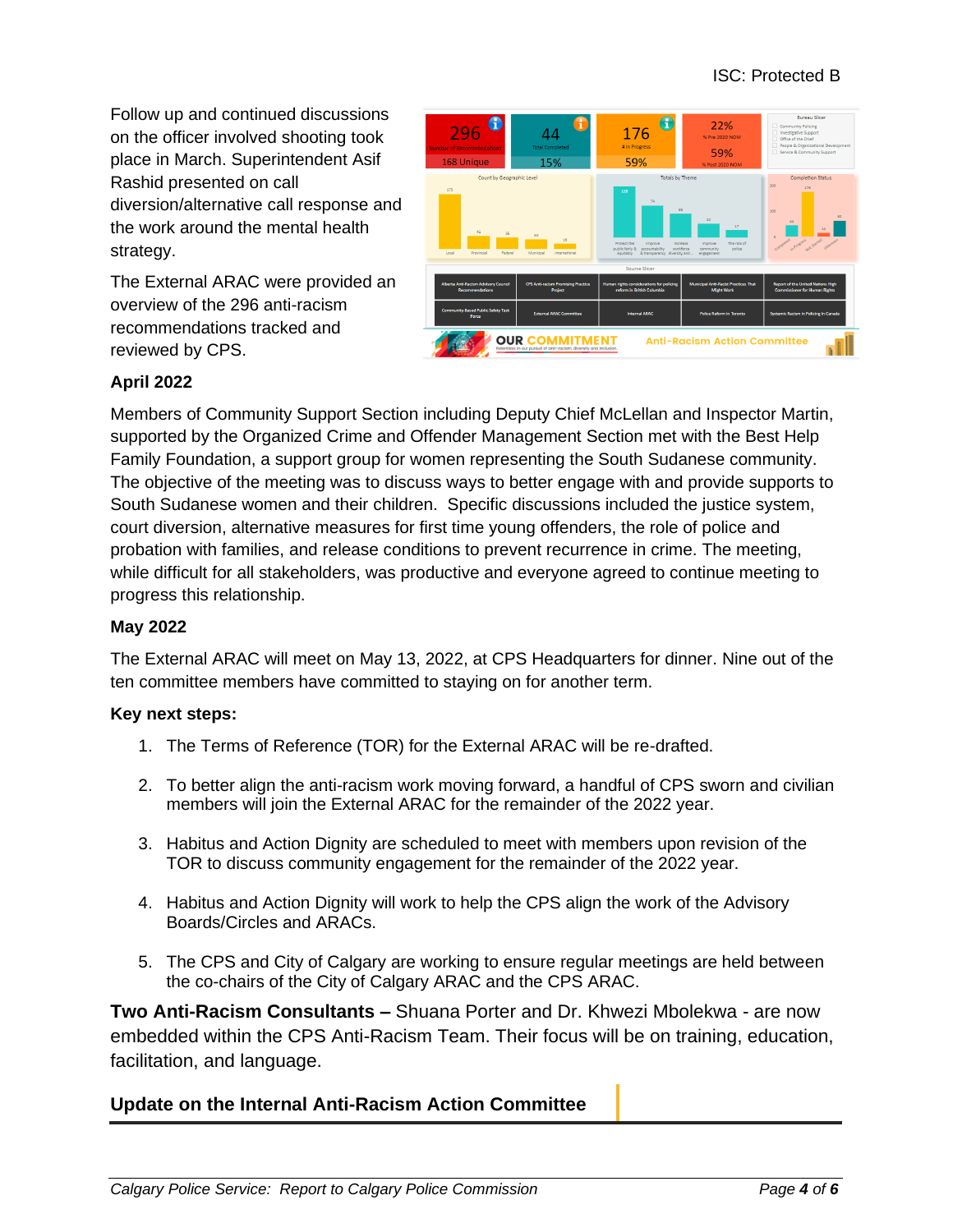#### **February 2022**

During the month of February, the Internal ARAC had five breakout sessions by work area (Bureau level). The purpose was to conduct a line-by-line review of the 296 international, federal, provincial, municipal anti-racism recommendations to validate the status of work underway across the Service. The result of these sessions informed the anti-racism Dashboard.

#### **March 2022**

Sworn and civilian members discussed a draft of the *CPS Anti-Racism Strategic Roadmap* for two hours. The primary focus was around key messaging and roll out within the Service. 146 follow up in-person meetings were booked with the Senior Leadership Team and membership to discuss draft versions.

#### **April 2022**

No meeting.

A survey was sent around to Internal ARAC to identify their interest in participating for another year on the committee with the following options provided: continue to participate on the Internal Speaker Series, join the External ARAC, focus on the anti-racism policy or focus on change management, training, and communications.

#### **Internal Speaker Series**

In March, Speaker Series #9 was a panel of CPS sworn members. Instead of bringing in an external speaker, a CPS panel brought the chance for the committee to hear and learn from the experiences of racialized members in the organization. The four panelists shared their views about the relationship between the public and diverse communities, personal experiences with internal and interpersonal biases at CPS, and examples of institutional and structural racism within at CPS. These speakers have volunteered to share their experience to all CPS member through the anti-racism video series.

## **Attachments (if any)**

| . .                        |                                    |                                            |
|----------------------------|------------------------------------|--------------------------------------------|
| No attachments provided.   |                                    |                                            |
| <b>Approval signatures</b> |                                    |                                            |
| <b>AUTHOR signature:</b>   |                                    | April 20, 2022                             |
|                            | Jeff MacQueen, Staff \$ergeant`    | Date                                       |
|                            | Community Services Section<br>Div. | <b>Strategic Partnerships and Planning</b> |